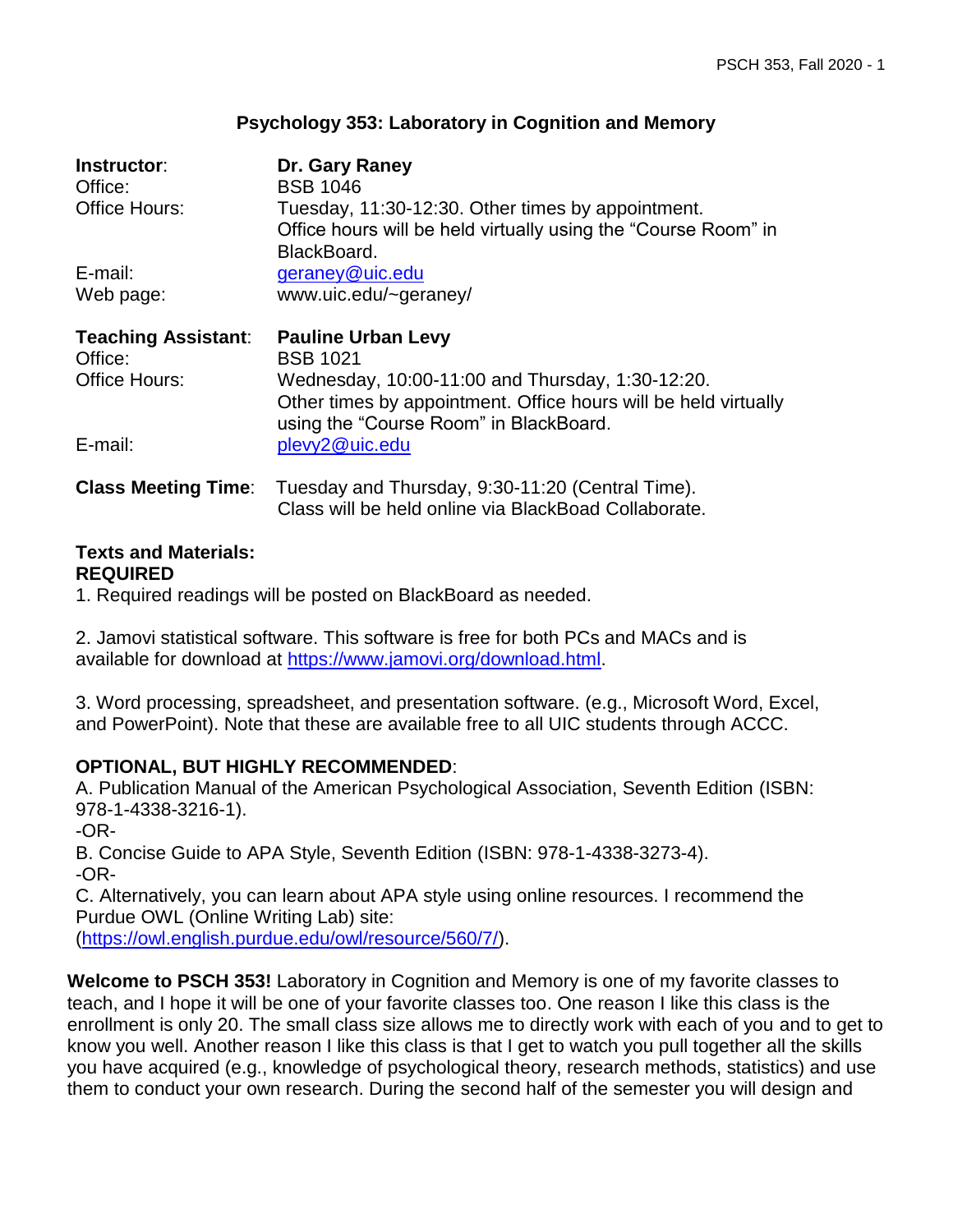conduct your own experiment. I am always amazed at the quality of the research that students produce in this class—I hope you will be too. I view my role in this course as a mentor and instructor. If you have any problems or concerns throughout the class, I'm here to help! Remember that you are paying me to help you, so I encourage you to make use of my office hours or make an appointment to meet with me outside of office hours (email is the best way to contact me).

**Prerequisites:** To enroll in this course you MUST have taken PSCH 242 (Introduction to Research) and PSCH 343 (Statistics). You also must have taken or be concurrently enrolled in PSCH 352 (Cognitive Psychology).

**Registration:** This is a 3-credit course. You must register for both the lecture section and the lab section.

**Course Description:** The goal of this course is to introduce you to research methods in cognitive psychology. You will complete several experiments, both as a participant and as an experimenter. We will initially perform experiments together as a group. Later you will run your own experiment, which you will write up in a formal report and present at a class mini-convention. Each experiment we perform will involve some or all of the following parts: (1) Introduction to the topic; (2) Description of hypotheses, research design, and methodology; (3) Collection and analysis of data; (4) Discussion and interpretation of results; (5) Presentation of results; and (6) Conclusions.

As you know, this is online course. Even though I will not get to see you in person, my goal is to make this course as interactive as when I teach face-to-face in a classroom. I want (and expect) you to ask questions, make comments, and participate in small group discussions. We will work through the course together—I will not simply post lectures and assignments on Blackboard for you to watch and complete on your own. This course is taught synchronously, which essentially means "live." We have set meeting times that you need to attend, just like a face-to-face class. Because you signed up for an online course, I assume you have access to a computer with a webcam, microphone, and reliable internet that you can use every day. Class will meet using Blackboard Collaborate. Many of you have used Blackboard Collaborate in other classes. For those of you who have not, Collaborate is like Zoom or Google Hangouts, but it is built into Blackboard, so you don't need any access codes—you simply access it from the course Blackboard site (a link for each class period will be put in the "BB Collaborate" content folder).

**IMPORTANT:** Because I want to interact with each of you, I will require you to attend class with your webcam turned on so that I can "see" you when I ask you questions as well as when you ask me questions. Attending class with your webcam turned on makes it easier for me to know if you understand what we are discussing or if I need to spend more time explaining something. This is why you need to have your webcam turned on even if you are not actively talking. I know from past experience that attending with your webcam turned on makes the class better for you and for me. If you do not want to attend class with your webcam turned on, then this is not the class for you. If you do not want to participate via webcam, then you should drop this course and find another class that better meets your needs and expectations.

Now that I have stated the webcam requirement, let me say that I realize that sometimes we all experience technical difficulties beyond our control. For example, maybe the power goes out at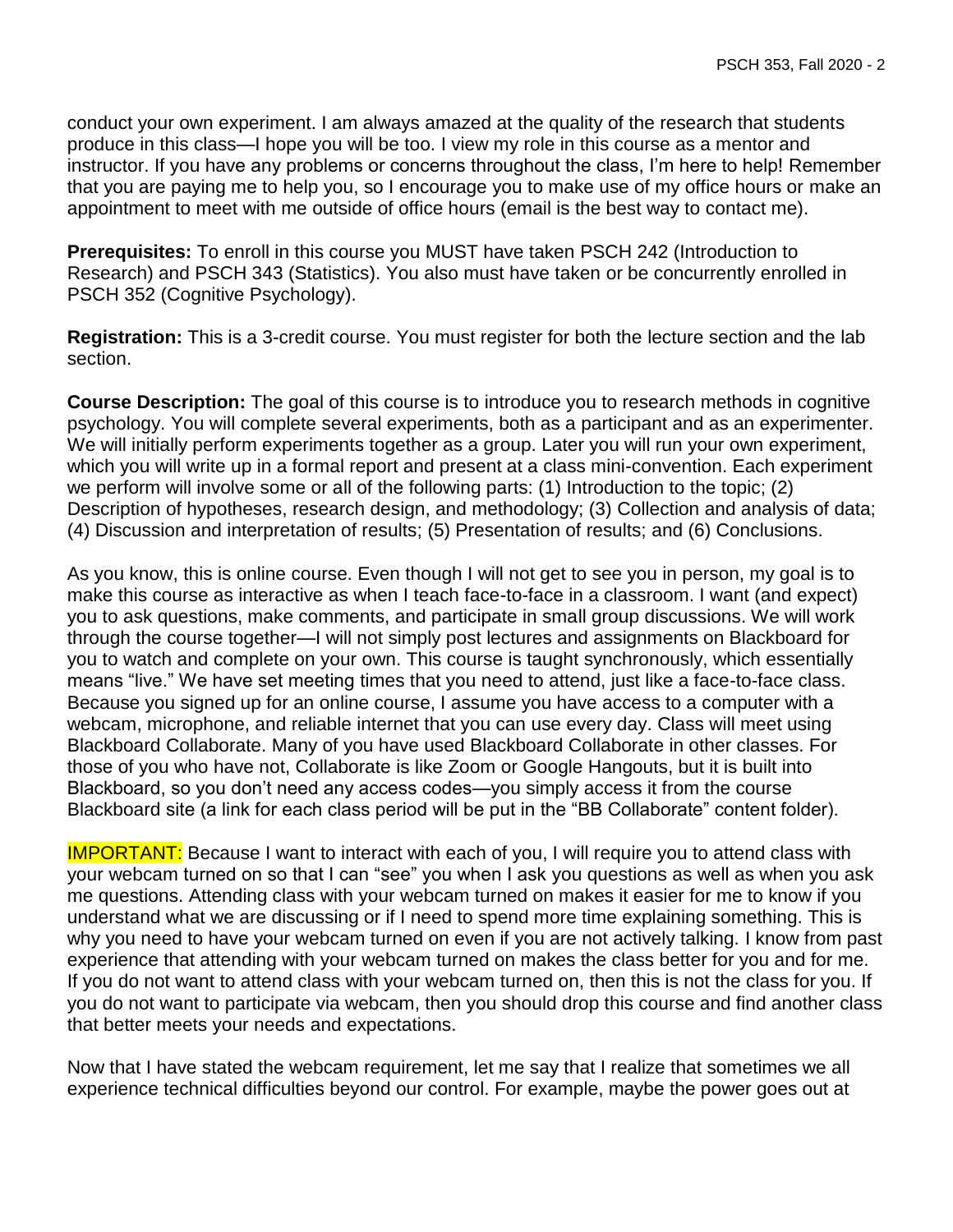your home and you can't access the internet with your computer. In this case I am fine with you attending via your phone, which might not have a strong enough signal to support video. If that's the case, you can attend by audio only. I am sure we will experience some technical problems, but we will work through them together.

**Written Reports:** An important element of research is communicating your results to other people. You will produce two written reports in APA style. Although collecting and analyzing data will be a group effort, writing reports will be an individual effort. YOU ARE TO WRITE YOUR REPORTS ON YOUR OWN AND IN YOUR OWN WORDS.

# **ASSIGNMENTS**

- 1. Small homework assignments (e.g., , answer questions about experiments, analyze data). NOTE: Late homework assignments will be penalized 25%. Homework will not be accepted more than 2 days late. Late assignments that were due on Tuesday must be submitted by class time on Thursday and late assignments due on Thursday must be submitted by 9:30 AM on Saturday to receive any credit.
- 2. Mid-term quiz.

The purpose of the quiz is to confirm you are familiar with basic experimental terms and design. The content will be based on the small assignments and class lectures.

3. Written Report #1 (First draft and Final version)

Report #1 will be a full report of the second experiment we do in class. Full reports include a title page, abstract, introduction, methods, results, discussion, references, table, and figure. You will submit a first version and a final version. You will be given feedback on the first draft and then you will revise the draft to produce the final version.

NOTE: Late reports will be penalized 5% or 2% per day late (including weekend days), whichever is greater. For example, if you submit your paper 1 or 2 days late, you will be penalized 5%. If you submit your paper 3 days late, you will be penalized 6%. Written reports will not be accepted for credit more than 5 days late except under exceptional circumstances with instructor preapproval. Late papers will be graded so that you receive feedback.

4. In-class review of Report 1.

Before you submit Report 1, we will spend one day in class answering any remaining questions you have about the report and reviewing what you have written. You need to bring a complete draft to class. The drafts will be graded as follows: 10 points for bringing a complete draft to class (i.e., all sections of the report), 5 points for bringing a partial draft to class (i.e., one or more sections of the report are missing or incomplete), 0 points for not bringing a draft to class or bringing a draft that shows very little was completed (e.g., only one section other than the results were completed).

## 5. Final Project Report

During the last part of the semester you will design and conduct your own experiment (the final project), and then you will write a full report describing the project. Because the final report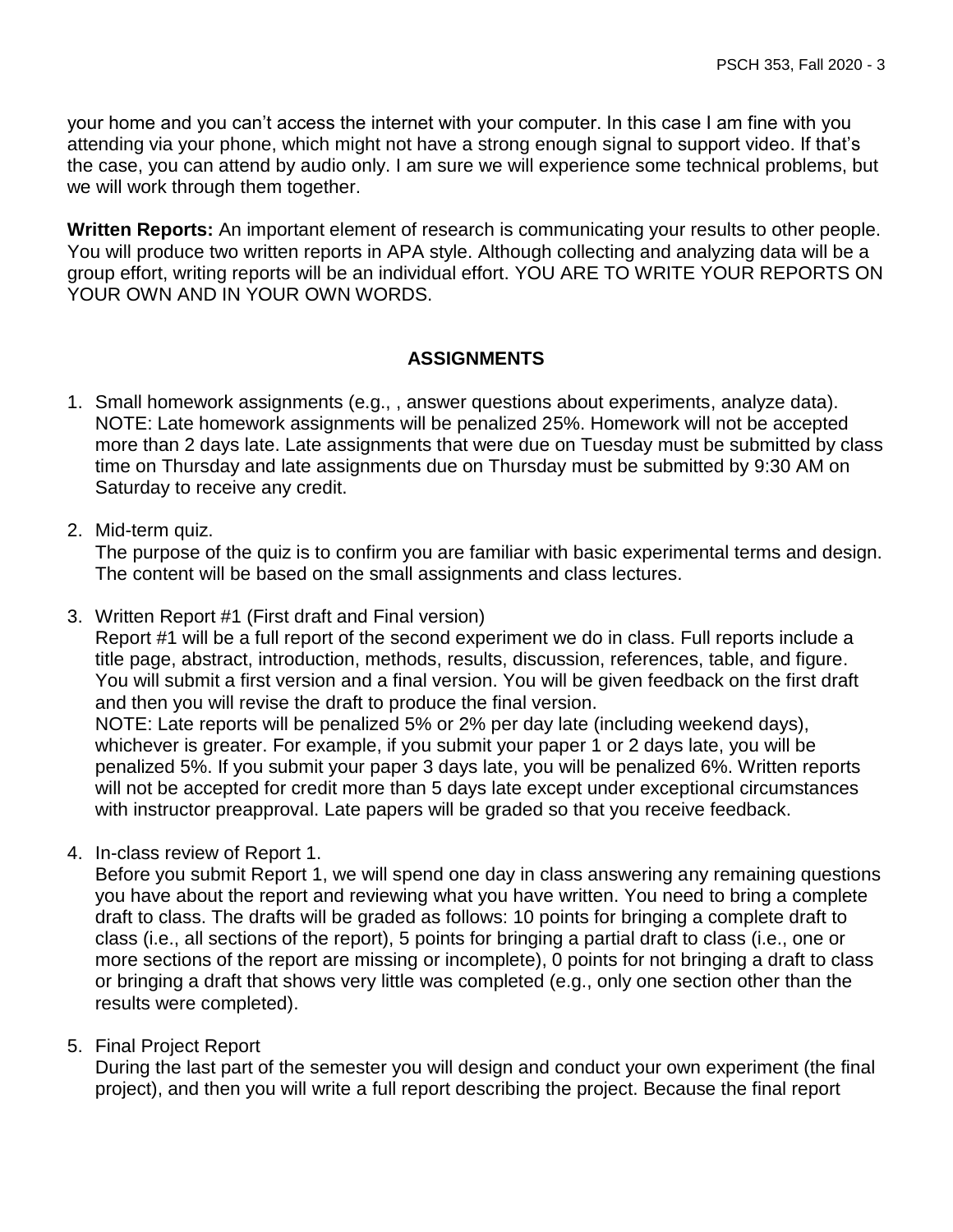reflects a group project, the methods and results section will be written as a group. Importantly, each group member will write the other sections of the report on their own. There are several steps involved in completing the final project with each step having a due date. These steps will be provided in the project guidelines.

NOTE: Final reports will be penalized 5% or 2% per day late (including weekend days), whichever is greater. Final reports cannot be accepted more than five days late so that we have time to grade your report before class grades are due.

#### 6. Final Project Oral Presentations

These are written summaries in PowerPoint form of your final projects that simulate making a spoken presentation at a professional conference. Because these are group presentations that are presented on a single day, they cannot be completed late.

7. In-class review of Oral Presentations.

Before you make your presentation, we will spend one day in class answering any remaining questions you have about the presentations and reviewing what you have produced. You need to bring a complete draft to class. The drafts will be graded as follows: 10 points for bringing a complete draft to class (i.e., all sections of the presentation), 5 points for bringing a partial draft to class (i.e., one or more sections of the presentation are missing or incomplete), 0 points for not bringing a draft to class or bringing a draft that shows very little was completed (e.g., only one section was fully completed).

## 8. Final Project Group Evaluation

Your contribution to the final project will be evaluated to ensure that each member of the group makes an appropriate contribution. In addition to our evaluation, you will submit an evaluation of your own and your teammates' roles in completing the final project.

## 9. Class Participation

Class participation includes more than simply attending class—you must be prepared to participate discussions. To do this, you will need to complete assigned readings and other activities on time. You also need to participate with your webcam turned on so that we can directly talk with each other. You will not be given participation points for just logging into class and you will not be given participation points if you do not turn on your web cam during class discussions.

**Assignment Due Dates:** Unless a specific time of day is provided in the Course Schedule, all assignments must be submitted by the start of class on the due date listed in the Course Schedule. Most assignments will be submitted via BlackBoard. When submitting assignments, include your name in the file name and in the document itself. Make the file name obvious, such as "GARY RANEY ASSIGNMENT 1" (replace GARY RANEY with your name).

**Grading:** Grades will be based on the assignments specified above. There will be no final examination; the final project serves this purpose. Note that the components of the final project will be worth roughly half of the total available points. A traditional points breakdown will be used to determine your grade (90+% = A, 80-89% = B, 70-79% = C, 60-69% = D, less than 60% = F).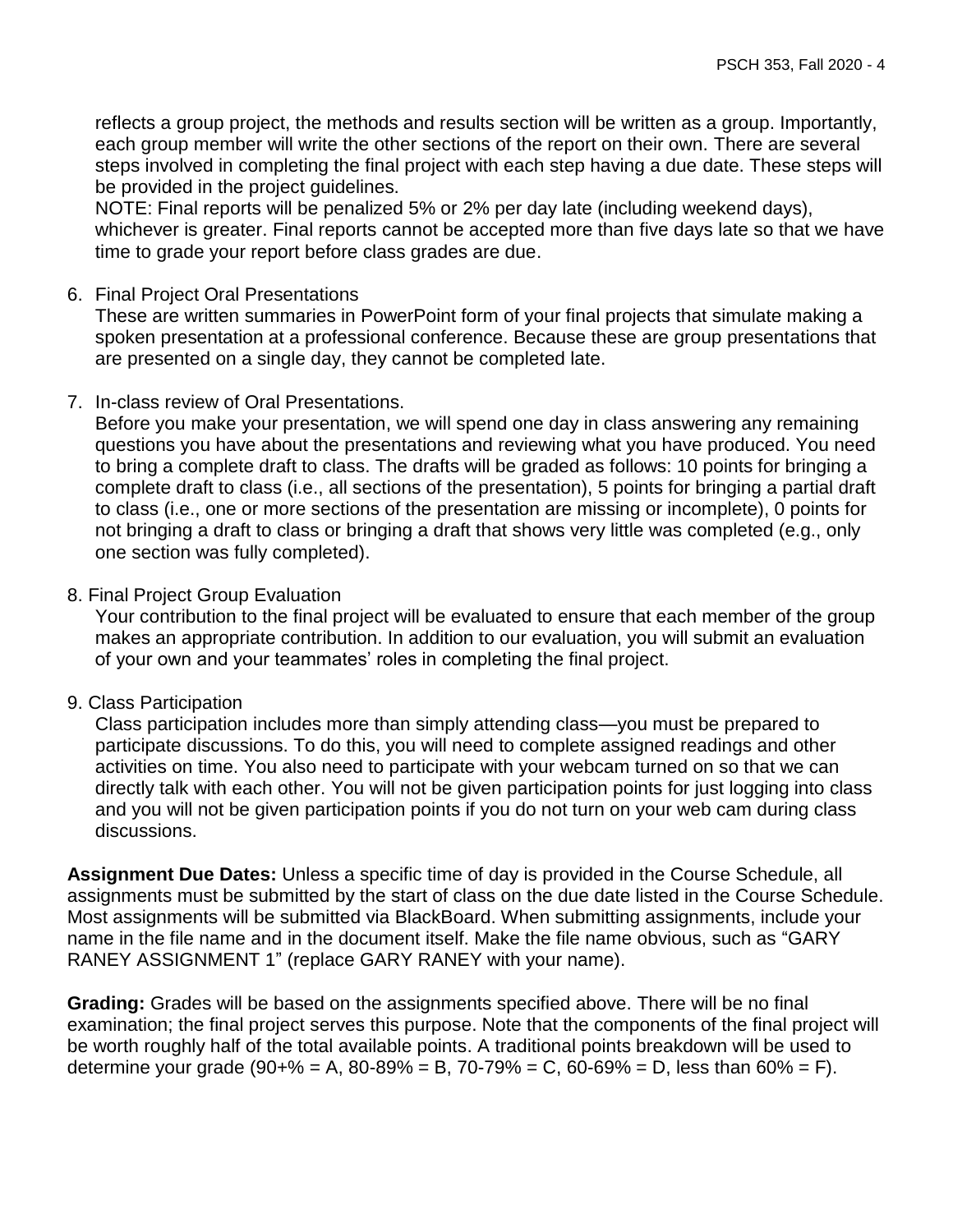| <b>Assignment</b>                         | <b>Points</b> | <b>Approximate %</b> |
|-------------------------------------------|---------------|----------------------|
| 10 Homework assignments (15-20            | 161           |                      |
| points each)                              |               |                      |
| Mid-term quiz                             | 40            | 4                    |
| In-class review of Report 1               | 10            |                      |
| Version 1 of Written report #1            | 100           | 10                   |
| Final version of written report #1        | 150           | 16                   |
| Final project report                      | 350           | 37                   |
| In-class review of oral presentations     | 10            |                      |
| Final project oral presentations          | 40            |                      |
| Final project group evaluation            | 20            | $\overline{2}$       |
| Class participation (3 points per day for | 78            | 8                    |
| 26 of our 28 meetings)                    |               |                      |
| TOTAL                                     | 959           |                      |

#### **Approximate Points Breakdown: (Subject to change!)**

#### **Improvement Bonus.**

If your grade on the Final Project Report is better than your grade on the final version of Written Report #1 by up to 4%, I will add 4% to your grade on the Final Project Report. If your grade on the Final Project Report is better than your grade on the final version of Written Report #1 by 4% or more, I will add 6% to your grade on the Final Project Report. If your grade on the Final Project Report is not better than your grade on the final version of Written Report #1, you will not receive an improvement bonus.

# **OTHER IMPORTANT INFORMATION**

## **1. Participation in class is important and counts substantially towards your grade.**

This includes participating in discussions, preparing for class, and logging in on time. If you spend time texting, emailing, or similar activities while you are in class, you will not earn your participation points for that day. Students who miss a class are responsible for obtaining all notes, announcements, and handouts. There are normally 30 class meetings in a semester, but we only have 28 class meetings because we will miss 2 days due to Holidays. Participation points are counted for 26 of the 28 meetings. If you attend all 28 meetings, you will earn 6 bonus points.

## **2. Late assignments and make-ups**

Late assignments will be penalized by the amounts specified in the Assignments section unless you have a valid reason for not submitting an assignment on time. I realize that sometimes problems occur that make completing an assignment difficult. Therefore, if necessary, you may submit one of the three versions of the written reports (draft or final version of report 1, or final project report) up to one day (24 hours) late with no questions asked and no penalty. Experiments that we perform in class cannot be made up for credit. If you know you will miss class, please arrange to complete any assignments early so that you will not be penalized. Losing an assignment due to computer failure is not a valid reason for submitting an assignment late. Make frequent backups of your work on external storage so that you never lose all your work.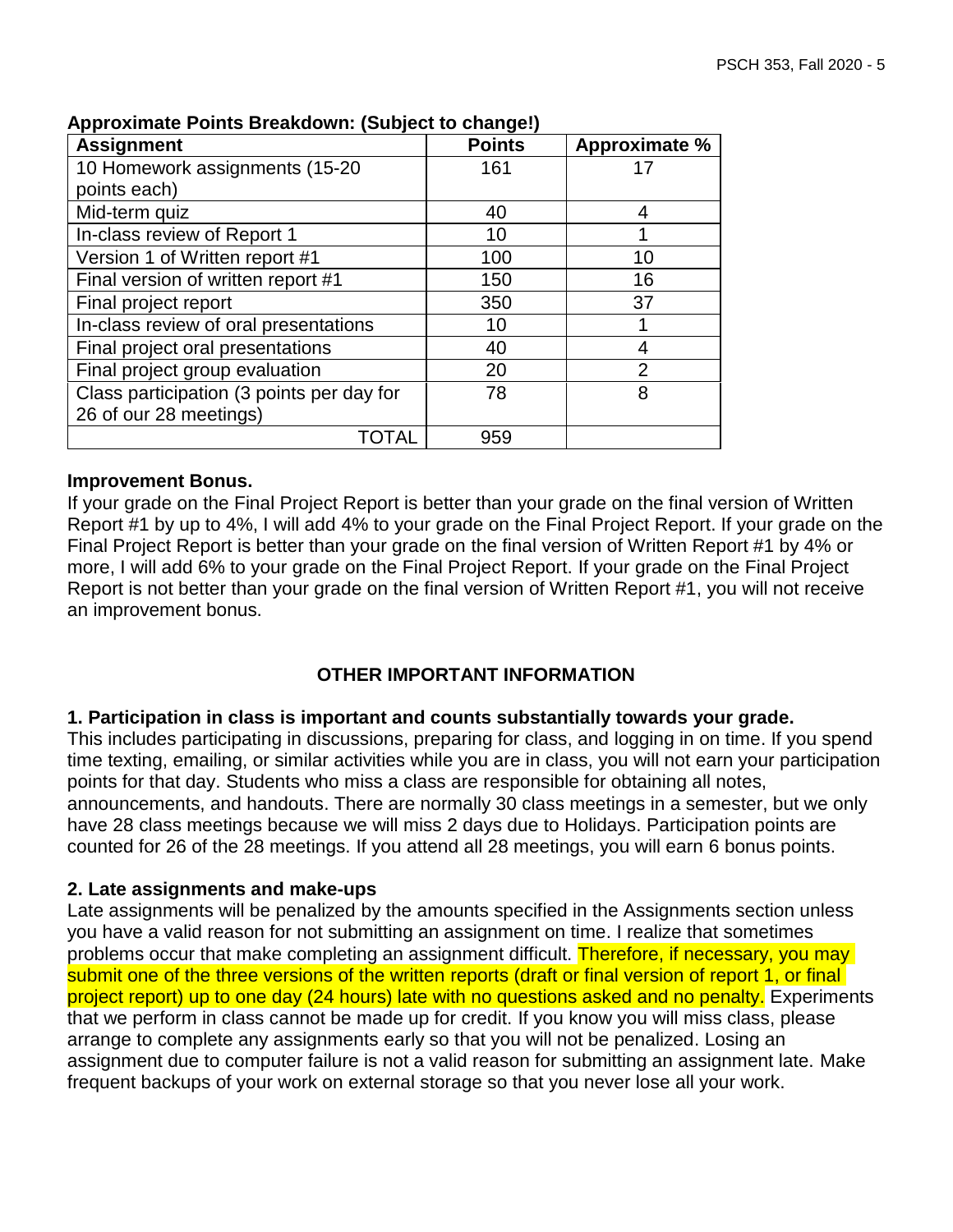# **3. Religious Holidays**

If the class meeting time conflicts with major religious holidays that will require your absence, please notify the instructor or the teaching assistant by the tenth day of the semester of the date you will be absent unless the religious holiday is observed on or before the tenth day of the semester. In such cases, notify us as soon as possible prior to your absence. We will make every reasonable effort to honor your request, we will not penalize you for missing the class, and if an assignment is due during you absence, we will arrange a reasonable substitute assignment and/or change the due date. Additional information about UIC's religious holiday policies are available online at [https://oae.uic.edu/religious-calendar/.](https://oae.uic.edu/religious-calendar/)

# **4. Academic Integrity Policy**

No form of academic dishonesty will be tolerated. Students who break the university's code of academic integrity could be given a failing grade for the assignment or course and be the subject of formal judicial charges (see UIC Student Disciplinary Handbook for details). For example, if any amount of plagiarism is discovered in a written assignment, you could be given a grade of 0 (zero) for the assignment and possibly a failing grade for the course. I will also notify the Office of the Dean of Student Affairs and file an academic dishonesty charge that will be added to your academic file. You will work in groups on some parts of your assignments, but you must write the final version of all assignments on your own and in your own words. Copying from your group partners is plagiarism. Information about the Student Disciplinary Policy is available at the UIC Office of the Dean of Students website at [https://dos.uic.edu/community-standards/.](https://dos.uic.edu/community-standards/)

# **5. Disability Accommodation**

UIC is committed to full inclusion and participation of people with disabilities in all aspects of university life. Students who face or anticipate disability-related barriers while at UIC should connect with the Disability Resource Center (DRC) at [drc@uic.edu,](mailto:drc@uic.edu) or at (312) 413-2183 (voice) or (312) 413-0123 (TDD) to create a plan for reasonable accommodations. The DRC website is [http://drc.uic.edu.](http://drc.uic.edu/) In order to receive accommodations, you must disclose your disability to the DRC, complete an interactive registration process with the DRC, and provide me a Letter of Accommodation (LOA). After I receive an LOA I will work with you and the DRC to implement approved accommodations.

**6. Online Course Communication Guidelines (Netiquette)** Netiquette is a set of rules for behaving properly online. Here are some guidelines for online communication in this course:

- Login to class a few minutes early so that you are ready to begin when class starts.
- Adhere to the same standards of behavior when communicating with others online as you do in the classroom.
- Be respective of others' views and opinions. This includes being sensitive to different cultural and linguistic backgrounds, as well as different political and religious beliefs. I will not tolerate personal attacks on others.
- Use good taste when composing your responses. Swearing and profanity should be avoided. Also consider that slang and sarcasm can be misinterpreted.
- Be forgiving of others' typos and mistakes.
- In emails, it is a good practice to put your course in the subject line (PSCH 353). This helps me identify course-related emails.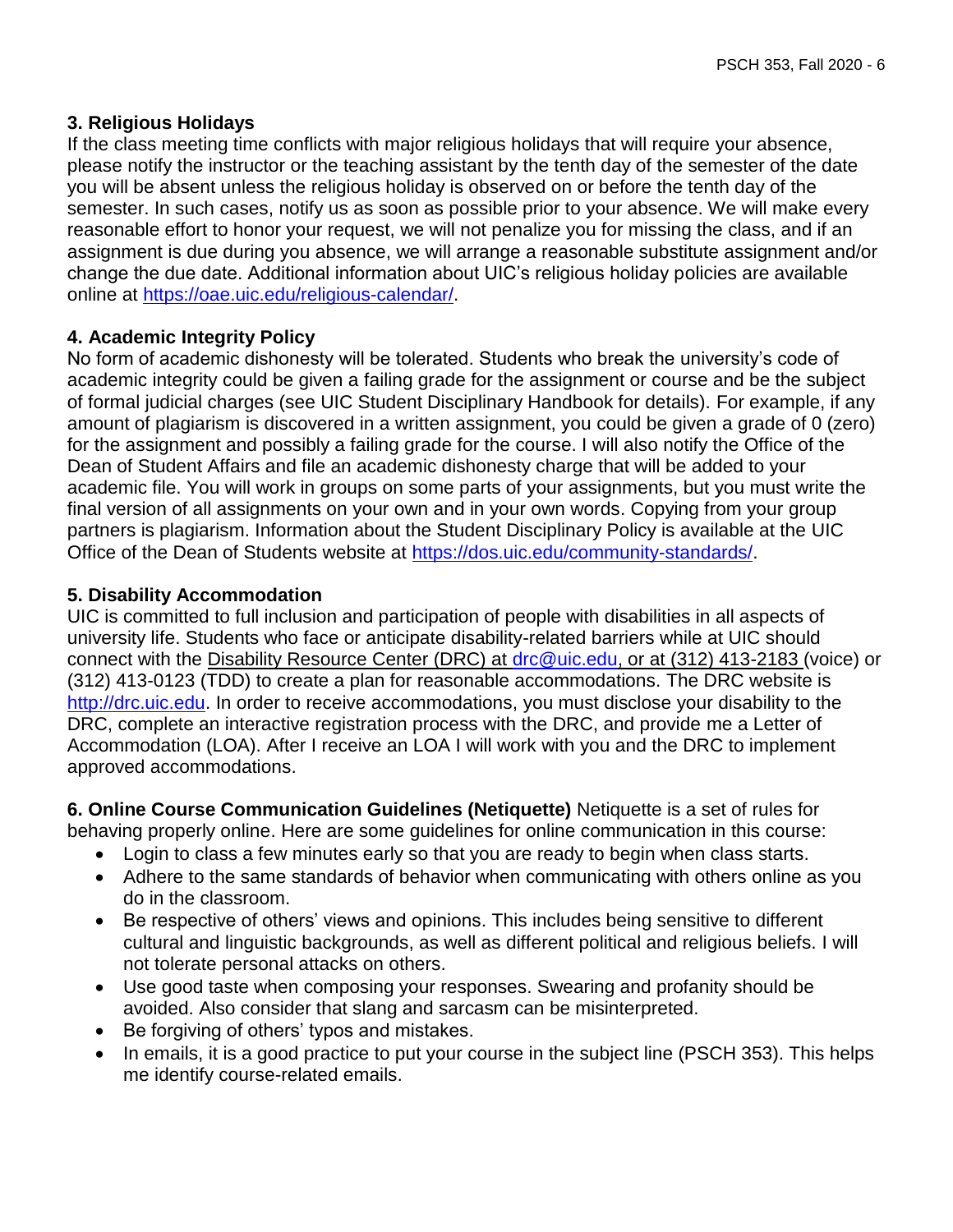# **COURSE SCHEDULE (Assignments are available on Blackboard)**

# **Assignments in RED must be completed by class time on the date listed.**

| <b>Date</b> |             | <b>Topic</b>                                                         |
|-------------|-------------|----------------------------------------------------------------------|
| Aug         | 25          | Introduction to class.                                               |
|             |             | What is research? What is an experiment?                             |
|             |             | <b>Install Jamovi software</b>                                       |
|             | 27          | <b>Review Experimental Terms.</b>                                    |
|             |             | Introduce and perform Find-a-Cat experiment in class.                |
|             |             | Read Linton & Gallo chapters 2 and 3.                                |
|             |             | Assignment 1 due: Experimental terms questionnaire.                  |
| Sep         | $\mathbf 1$ | Data tabulation using Excel.                                         |
|             |             | Analysis and summary of results for Find-a-Cat experiment.           |
|             |             | <b>Assignment 2 due: Questions for Linton &amp; Gallo Chapter 3.</b> |
|             |             | Read Nakashima et al. (2013)                                         |
|             | 3           | Further discussion of Find-a-Cat experiment.                         |
|             | 8           | Perform Problem Solving experiment in class.                         |
|             |             | Background on Problem Solving experiment.                            |
|             |             | Data tabulation using Excel.                                         |
|             |             | <b>Assignment 3 due: Questions for Find-a-Cat experiment.</b>        |
|             | 10          | Analysis of Problem Solving data.                                    |
|             |             | <b>Read Cushen &amp; Wiley (2011)</b>                                |
|             |             | Read Arreola & Raney (2014) poster                                   |
|             |             | Read Chu & Macgregor (2011) pages 119-125                            |
|             |             | Read Dow & Mayer (2004)                                              |
|             |             | Read Weissberg (2018) pages 200-204                                  |
|             | 15          | Additional analysis of Problem Solving data.                         |
|             |             | How do you find outliers in your data?                               |
|             |             | Data sorting using Excel.                                            |
|             |             | <b>Assignment 4 due: Questions for Problem Solving experiment.</b>   |
|             |             | <b>Watch Jamovi tutorial video</b>                                   |
|             | 17          | Interpreting interactions.                                           |
|             |             | Assignment 5 due: Analyze Problem Solving data.                      |
|             | 22          | Write partial methods and results sections for Problem Solving       |
|             |             | experiment.                                                          |
|             |             | Additional information about working with Excel.                     |
|             |             | <b>Assignment 6 due: Interaction Spreadsheet.</b>                    |
|             | 24          | Discuss APA style and writing experimental reports.                  |
|             |             | Review outline for Report #1 (Problem Solving).                      |
|             |             | <b>Read APA manual chapter 2</b>                                     |
|             |             | Read OWL summary sections on References, and Tables and              |
|             |             | Figures. https://owl.english.purdue.edu/owl/resource/560/01/         |
|             |             | <b>Assignment 7 due: APA Style.</b>                                  |
|             | 29          | <b>Review Problem Solving results.</b>                               |
|             |             | Mid-term Quiz (in class).                                            |